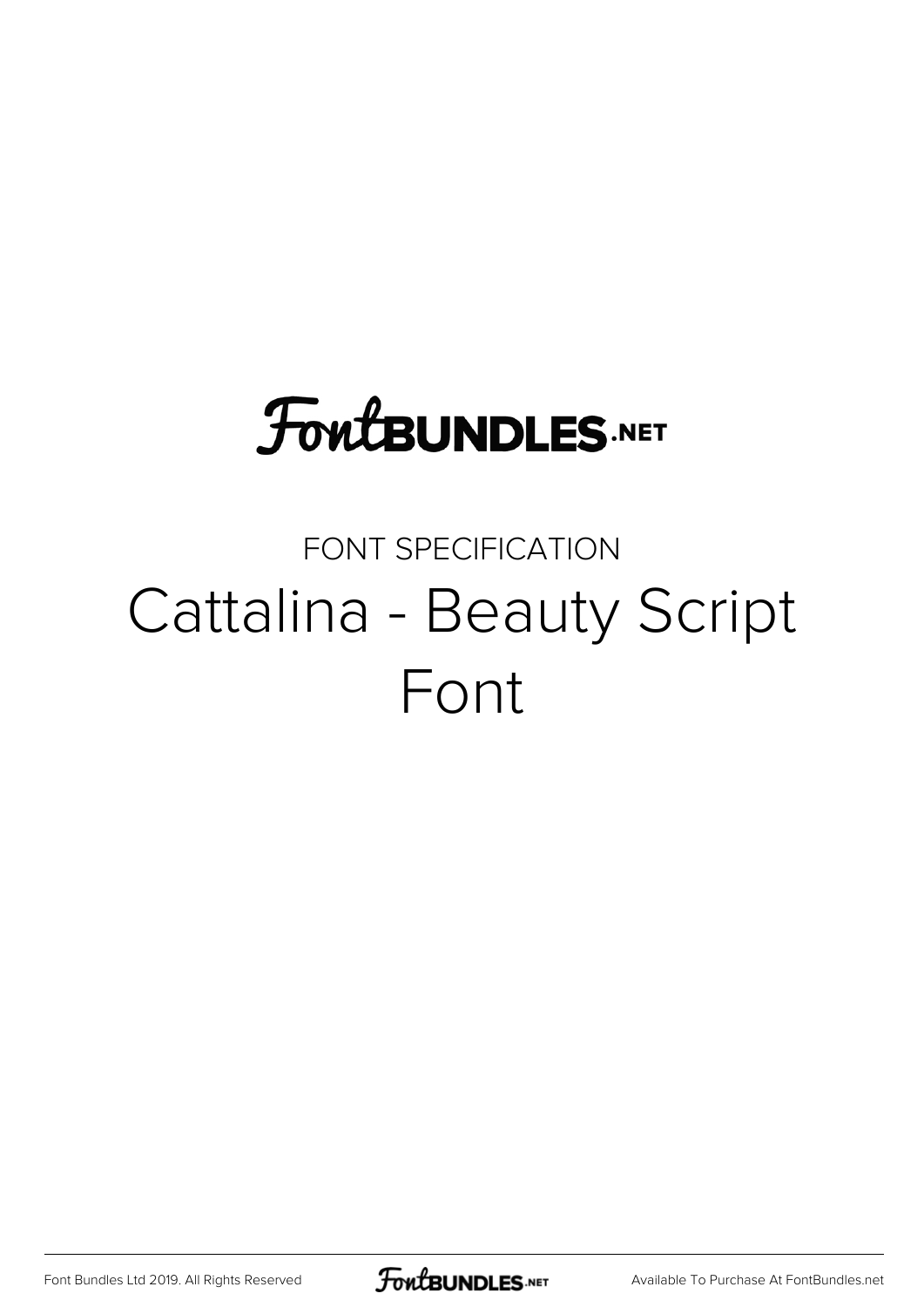#### Cattalina - Regular

**Uppercase Characters** 

*OBCQEFGHIJKIMNQ*  $PQRSTULWQXYZ$ 

Lowercase Characters

abcdeeghijklmnopqrstuvw

 $x y z$ 

**Numbers** 

0123456789

Punctuation and Symbols

= >  $?$   $\left[\begin{array}{c} 2 \\ 1 \end{array}\right]$   $\left[\begin{array}{c} 1 \\ 1 \end{array}\right]$   $\left[\begin{array}{c} 1 \\ 1 \end{array}\right]$   $\left[\begin{array}{c} 1 \\ 1 \end{array}\right]$   $\left[\begin{array}{c} 1 \\ 1 \end{array}\right]$  $\boldsymbol{A}$  $\boldsymbol{0}$  $\overline{\mathscr{C}}$  $\lambda$ 1,

All Other Glyphs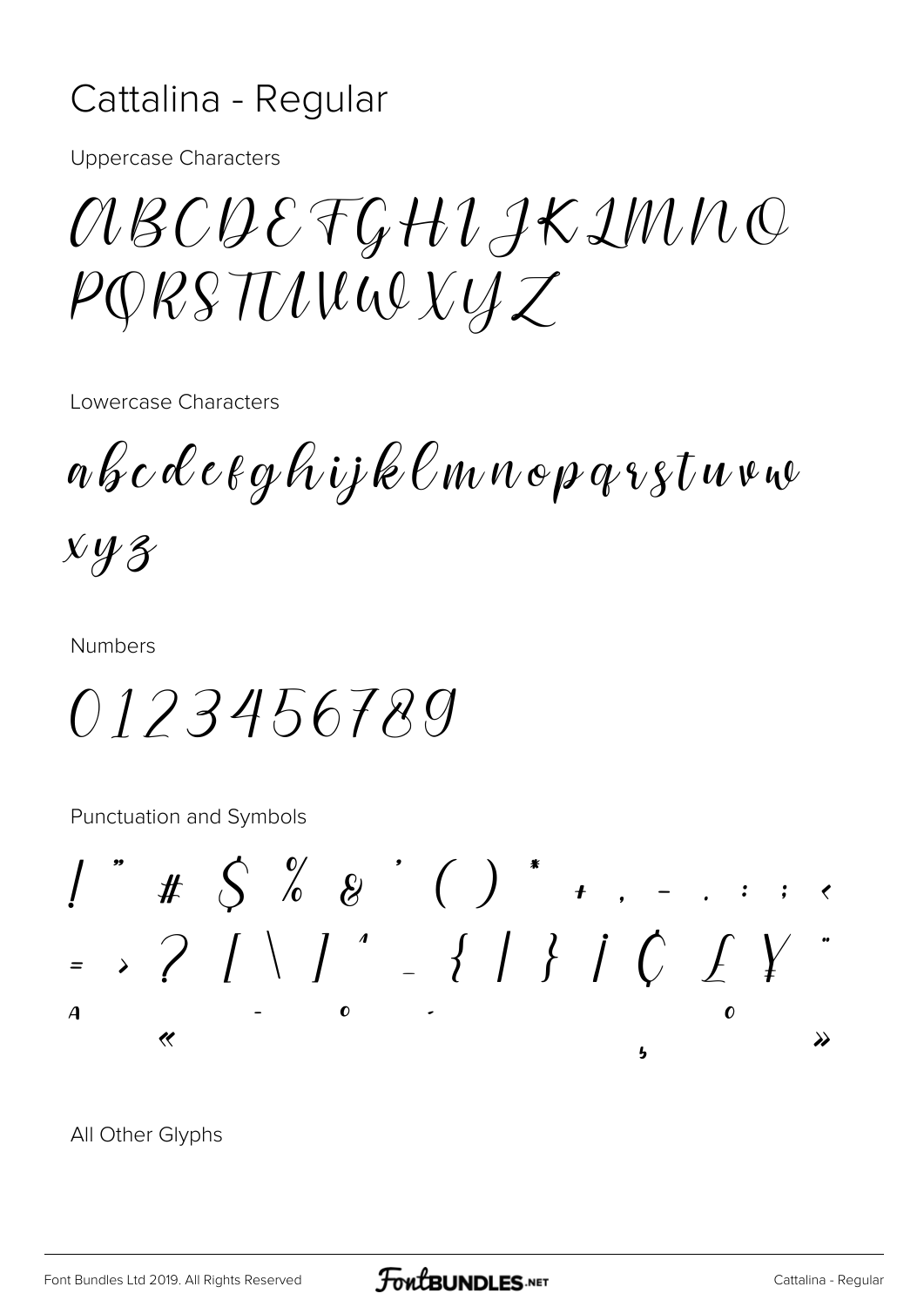# À Á Â Ã Ä Å Æ Ç È  $\acute{\epsilon}$   $\acute{\epsilon}$   $\acute{\iota}$   $\acute{\iota}$   $\acute{\iota}$   $\acute{\iota}$   $\acute{\iota}$   $\acute{\iota}$   $\acute{\iota}$   $\acute{\iota}$ Ò Ó Ô Õ Ö × Ø Ù Ú  $U U U A \dot{A} \dot{a} \dot{a} \dot{a} \dot{a} \dot{a}$ æ ç è é ê ë ì í î  $\dot{\iota}$   $\theta$   $\dot{\iota}$   $\dot{\theta}$   $\dot{\theta}$   $\dot{\theta}$   $\ddot{\theta}$   $\dot{\theta}$   $\dot{\theta}$  $\phi$  ù  $\dot{u}$  ù  $\dot{u}$   $\dot{y}$   $\dot{y}$   $\dot{u}$   $\dot{\mathcal{L}}$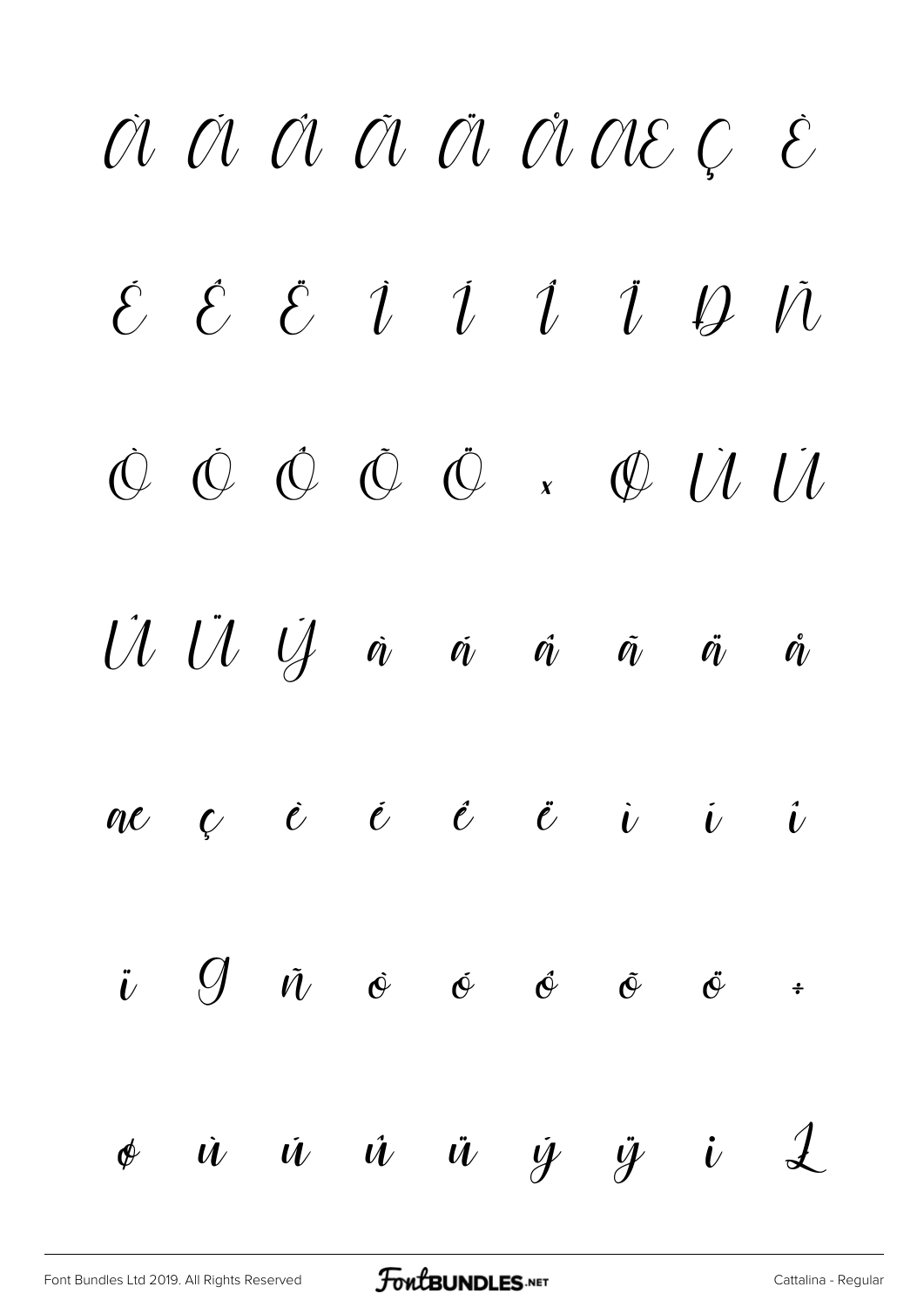$\ell$  OE oe  $\dot{S}$   $\dot{y}$   $\ddot{U}$   $\dot{Z}$   $\dot{s}$   $\ell$ so the To get  $\lambda$  if  $\lambda$  y the  $n \mathcal{L} \cup \mathcal{C}$  and  $n \mathcal{L} \cup \mathcal{C}$ j le l'mon op q e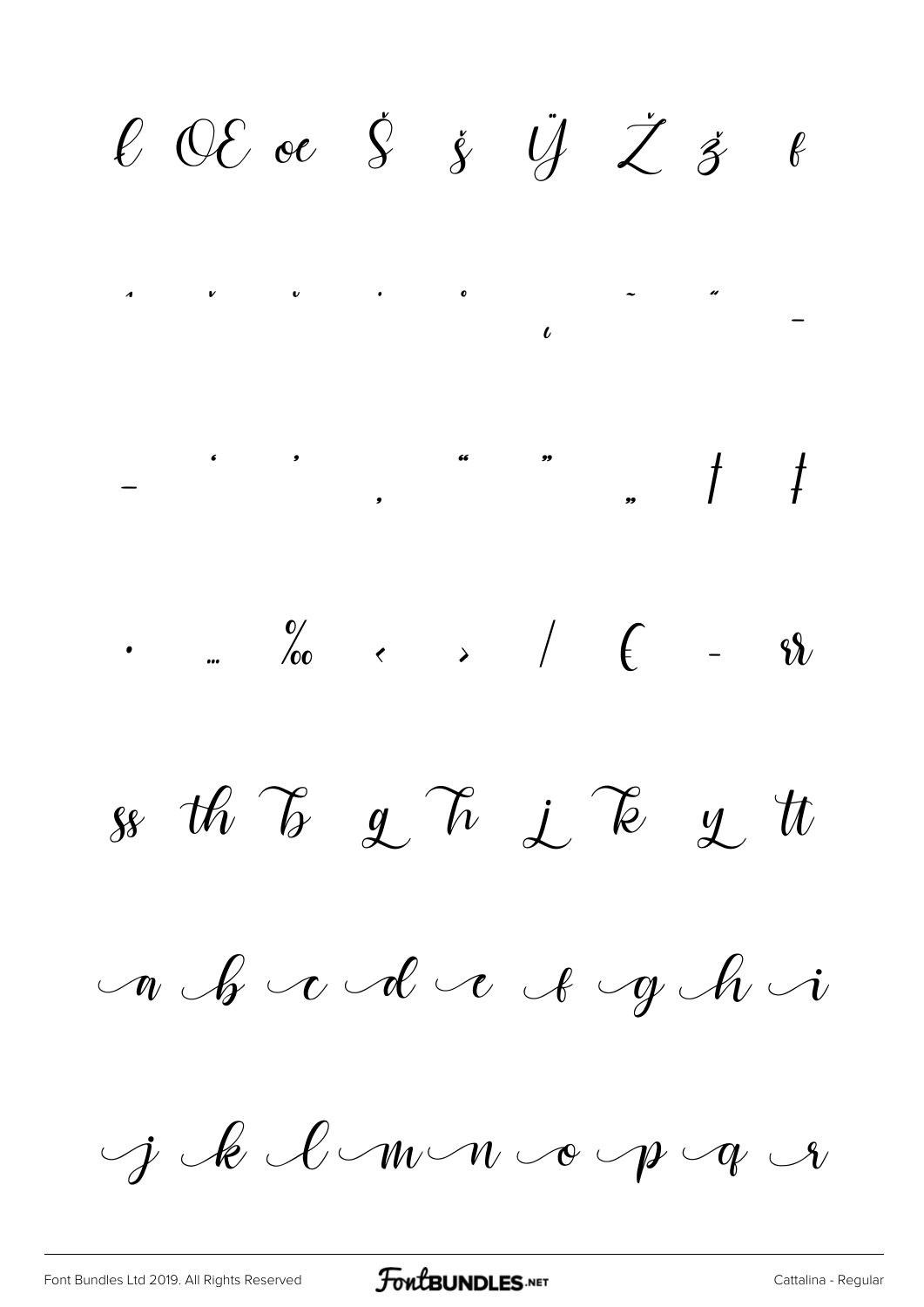b c d e  $\epsilon$  ph i

 $k$   $l$   $m$   $n$   $e$   $p$   $q$   $s$ 

 $t$  u v v  $\sim$  y 3  $\ell\ell$ 

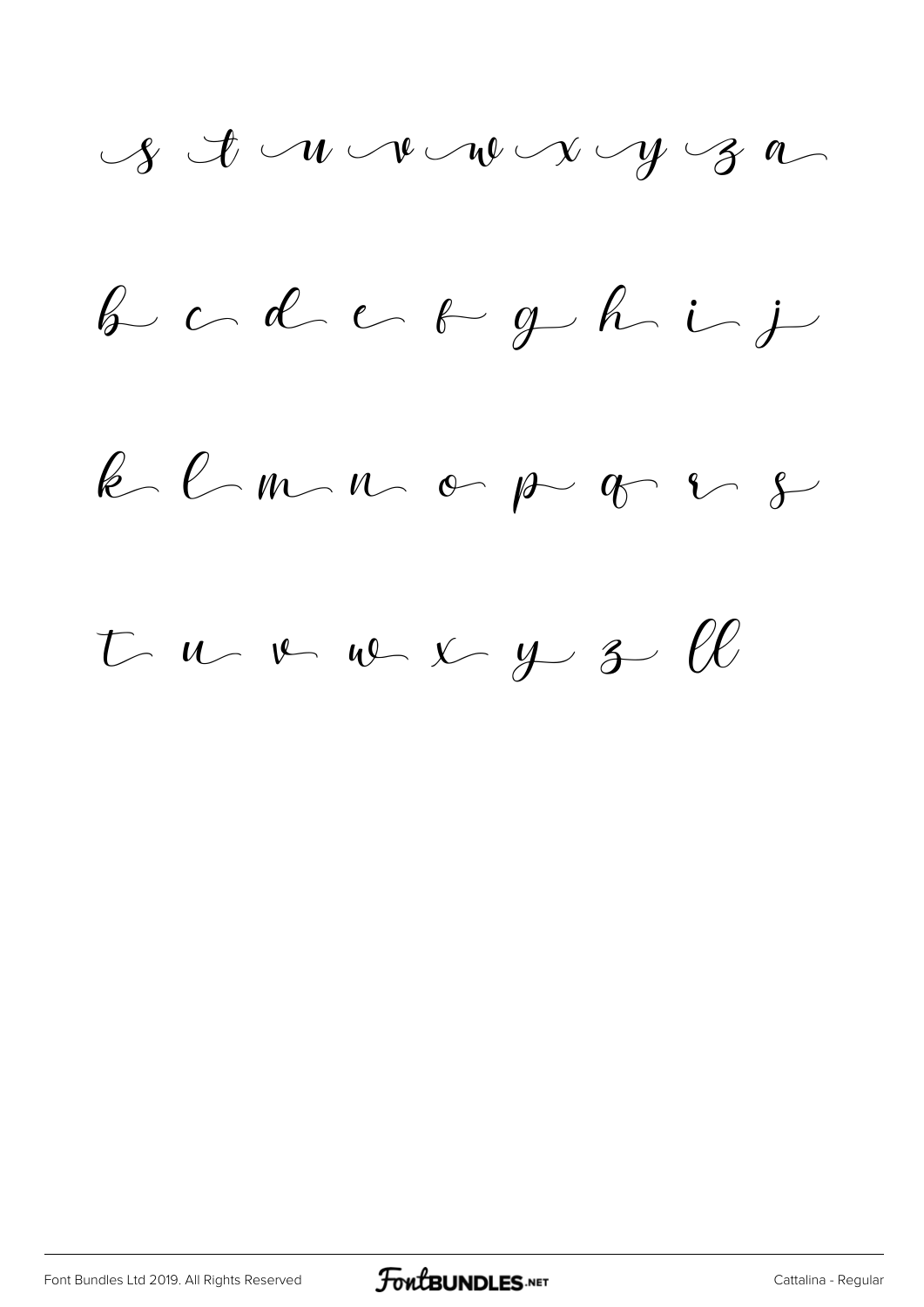#### Cattalina Sans - Regular

**Uppercase Characters** 

### *ABCDEEGHIJKI MNOPORSTU*  $V/\lambda$

Lowercase Characters

## *ABCDEEGHIJKLMNOPORSTU*  $V h/XYZ$

**Numbers** 

0123456789

Punctuation and Symbols



All Other Glyphs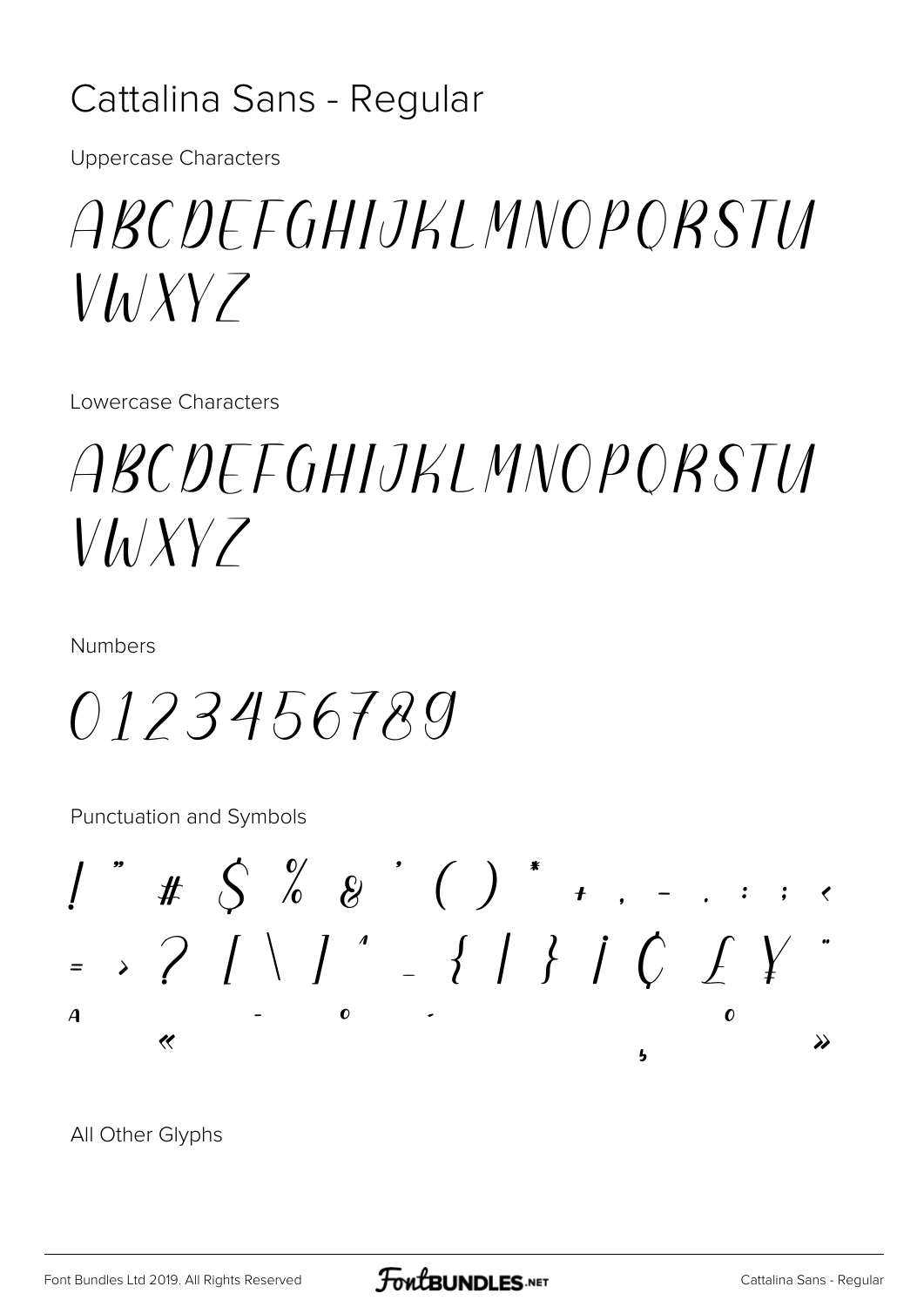## À Á Â Ã Ä Å Æ Ç È É Ê Ë Ì Í Î Ï Ð Ñ Ò Ó Ô Õ Ö × Ø Ù Ú  $\dot{U}$   $\dot{U}$   $\dot{V}$   $\dot{A}$   $\dot{A}$   $\dot{A}$   $\dot{A}$   $\dot{A}$ æ ç è é ê ë ì í î  $\ddot{I}$   $\ddot{D}$   $\ddot{N}$   $\dot{O}$   $\dot{O}$   $\ddot{O}$   $\ddot{O}$   $\ddot{O}$  $\dot{U}$   $\dot{U}$   $\dot{U}$   $\dot{V}$   $\ddot{V}$   $I$   $L$   $L$